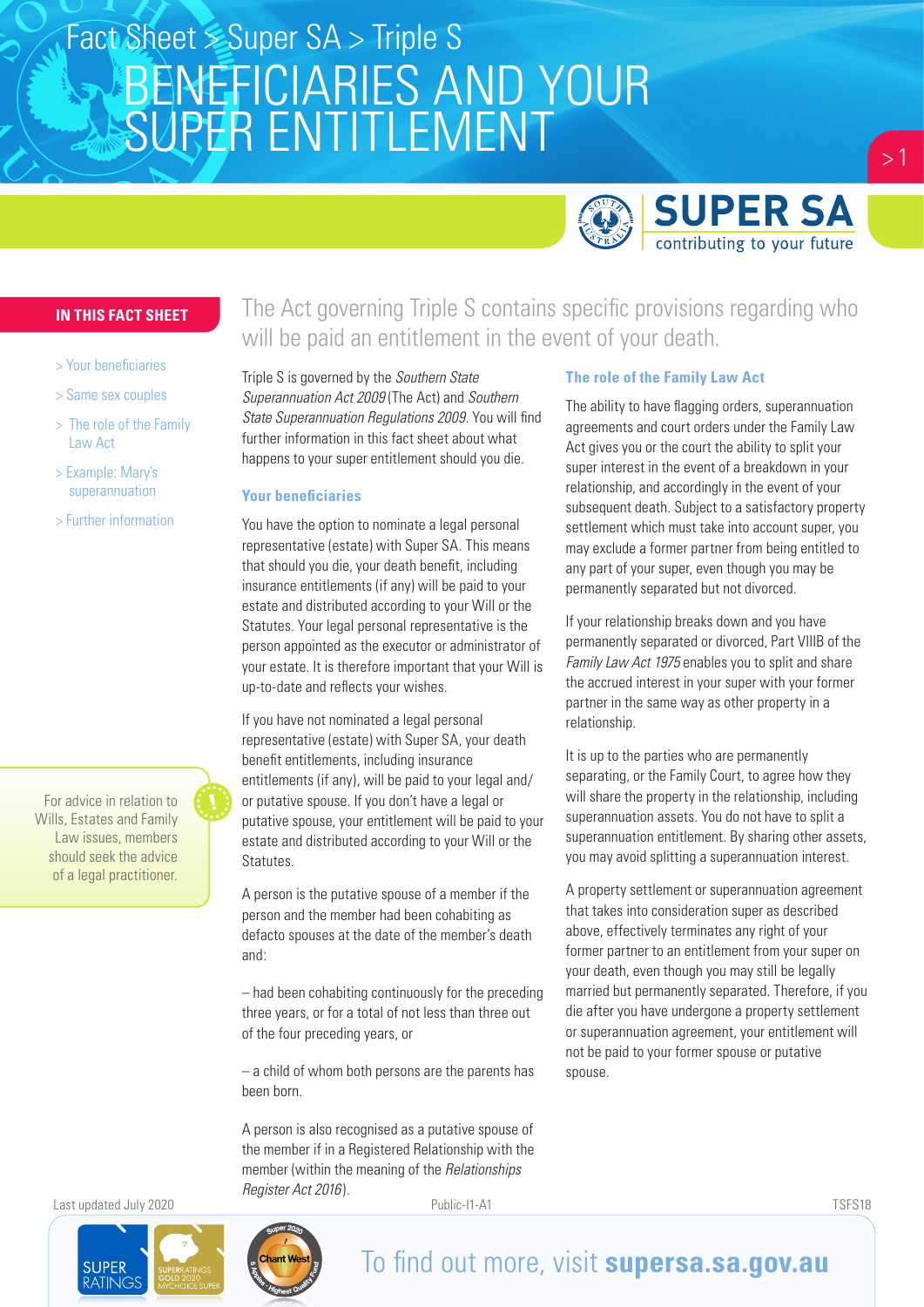# BENEFICIARIES AND YOUR SUPER ENTITLEMENT Fact Sheet > Super SA > Triple S



 $> 2$ 

#### **IN THIS FACT SHEET**

- > Your beneficiaries
- > Same sex couples
- > The role of the Family Law Act
- > Example: Mary's superannuation
- > Further information

### **Contact us**

**Address**

Ground floor, 151 Pirie Street Adelaide SA 5000 (Enter from Pulteney Street)

**Postal**  GPO Box 48, Adelaide, SA 5001

*Call* **Call Call** (08) 8207 2094 1300 369 315 (for regional callers)

> **Email** supersa@sa.gov.au **Website** www.supersa.sa.gov.au

#### **Example: Mary's superannuation**

John and Mary had been married for ten years when they decided to separate. They did not divorce and did not enter into a property settlement in terms of the Family Law Act. Mary, who is a member of Triple S, began a new relationship with Ian and they had been living together for 12 years when Mary died. Mary's Triple S super entitlement is worth \$100,000. While Mary has a current Will, she has not nominated a legal personal representative in regards to her superannuation with Super SA.

#### **Who receives Mary's entitlement?**

John is still Mary's legal spouse and Ian is her putative spouse. Even though she had named Ian as her beneficiary in her Will, because she had not nominated a legal personal representative, Mary's entitlement will, in terms of the Southern State Superannuation Regulations 2009, be split between the two partners in the ratio of how long each of the partners lived with Mary. Therefore, Ian receives \$54,500 and John receives \$45,500.

If Mary had wished to exclude John from receiving any of her superannuation entitlement upon her death, she could have either:

- divorced him
- entered into a superannuation agreement Family Court order which dealt within her superannuation entitlements
- nominated a legal personal representative with Triple S to ensure that her benefit would be paid to her Estate and distributed according to her Will.

If Mary had no legal spouse or putative spouse, then her entitlement would have been paid to her Estate, to be distributed in accordance with her Will.

#### **Further information**

The following fact sheets may be helpful if read in conjunction with the information presented above:

- Death and Total and Permanent Disablement **Insurance**
- Member Entitlements
- Superannuation and the Breakdown of **Relationships**

Fact sheets on a range of topics relating to your super are available on the Super SA website and from Super SA. Alternatively, if you have any enquiries regarding beneficiaries and your super entitlement or any other matters raised in this fact sheet, please contact Super SA.

For advice in relation to Wills, Estates, and Family Law issues, members should seek the advice of a legal practitioner.

Last updated July 2020 Public-I1-A1 TSFS18

**SUPER** 



## To find out more, visit **supersa.sa.gov.au**